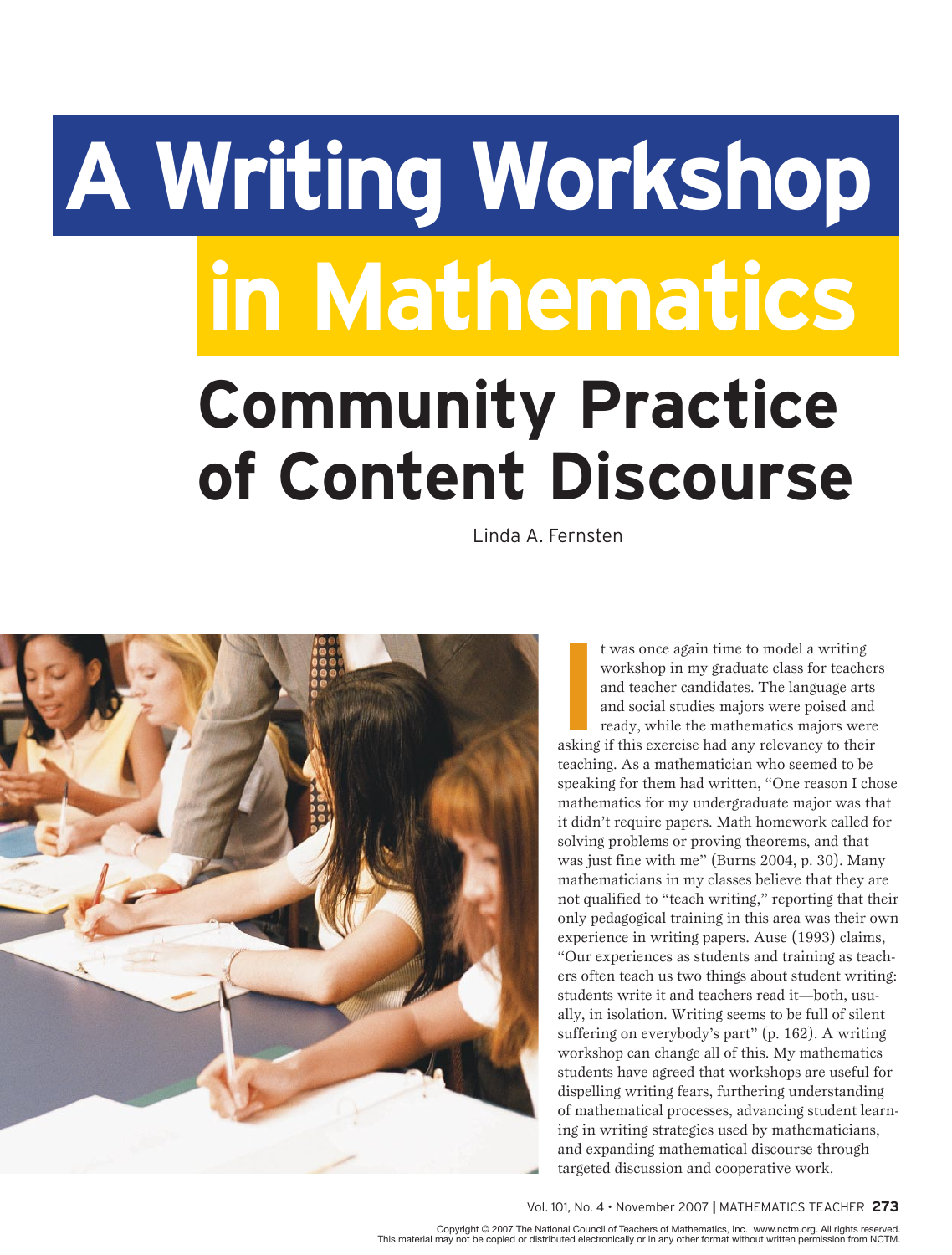For the purposes of this article, a writing workshop is defined as a structured peer collaboration that engages participants in thoughtful, controlled discussion of written assignments. Working in cooperative groups of approximately four, students respond to instructor-designed prompts to elicit feedback related to a particular project's standards. The process advances both oral and written forms of disciplinerelated discourse by facilitating interaction and language practice among students. Its cooperative nature is especially supportive of those who may have linguistic, cultural, ethnic, and skill-level differences.

## **WORKSHOP PROCESS**

Writing workshops can be conducted in different ways, but some preliminary steps are typically taken before the actual workshop begins. Workshops emphasize the process of writing, as opposed

Workshops are useful for dispelling writing fears, furthering understanding of mathematical processes, advancing student learning in writing strategies used by mathematicians. . . . to a final product, so, as a first step, it is useful to brainstorm for, or contemplate, the ways one might approach an assignment. At the secondary level, this can be done as a class (with the teacher as leader), in pairs or small groups, or alone. Next, students draft their ideas, attempting to meet the requirements of the assignment. These requirements should be carefully presented by the teacher in rubric form

and shared with students before they begin writing. Once the paper is drafted, a rubric allows for selfevaluation that can be rehearsed before the actual peer workshop begins.

Collecting drafts a day or two before the workshop ensures that students have done the preliminary work needed to participate. The main activity begins in the small collaborative group with members reading aloud shorter drafts or passing around longer drafts for response, a process that helps set the stage for writers to understand how other readers are "hearing" their work. The heart of a beneficial workshop is the peer feedback given by a relatively wellinformed audience regarding the efficacy of the writing. Reader response should not be confused with "peer editing," which involves having students "correct" others' mathematical and grammatical errors, a process not recommended at the elementary school level—that will be the teacher's job down the line.

Instead, respondents are helpful listeners, coaches, or sounding boards, sharing thoughts or ideas about the writer's attempts. Listeners, rather than trying to correct, will focus on issues such as these: Did the writer accomplish the task? What steps did the author use to solve the problem? Where did logic or reasoning break down? What was helpful, unique, or creative about the author's mathematical approach?

Being an astute listener and meticulous note taker is important for respondents and reinforces their own learning as they struggle to analyze and evaluate their peers' language and approaches to problem solving. There are many different ways to write, so remind students that effective writing comes in different forms. A strong technical writer may not win a poetry award. A science lab report does not sound like a literary essay. Dickens did not write like Hemingway, but both wrote highly praised novels. Some people just need the time to practice different mathematical genres. Let students know that workshops are safe places to do that work. Professional writers revise their work many times to improve their writing, but students composing papers are expected to "get it right" on the first draft. Workshops create an environment to "hear ourselves" as others hear us, try out the strategies and vocabulary of the discipline, and make revisions when necessary. Authorizing time to make revisions after discussion with peers allows students another chance to get things right.

If possible, before the class arrives, organize the room for teams of four students each. Within the teams, arrange desks tightly so that all teammates can see one another clearly and have a more private, comfortable space to work. However, separate groups from one another as much as possible to allow for a quieter classroom during discussion. Depending on the teacher's goal, groups can be differentiated heterogeneously or homogeneously, and this differentiation can be fluid, depending on the project and the teacher's goals. Planning in advance which students will work best together is an important step. Also, posting important rules on chart paper or using an overhead projector or PowerPoint can save time. This way the rules are available for quick review at each workshop.

At this point, let me introduce Laura. She was a high school student who had to be escorted through the halls to get to class from the "alternative" wing, where she spent most of the day. Something about a quick temper, too many fights, and probation factored in. Her social skills were "underdeveloped," but she was bright and verbal, though her choice of verbs was not always welcome in a school environment. Intimidated about participating in the "readaround portion" of the workshop, in which students share written work by reading aloud or pass papers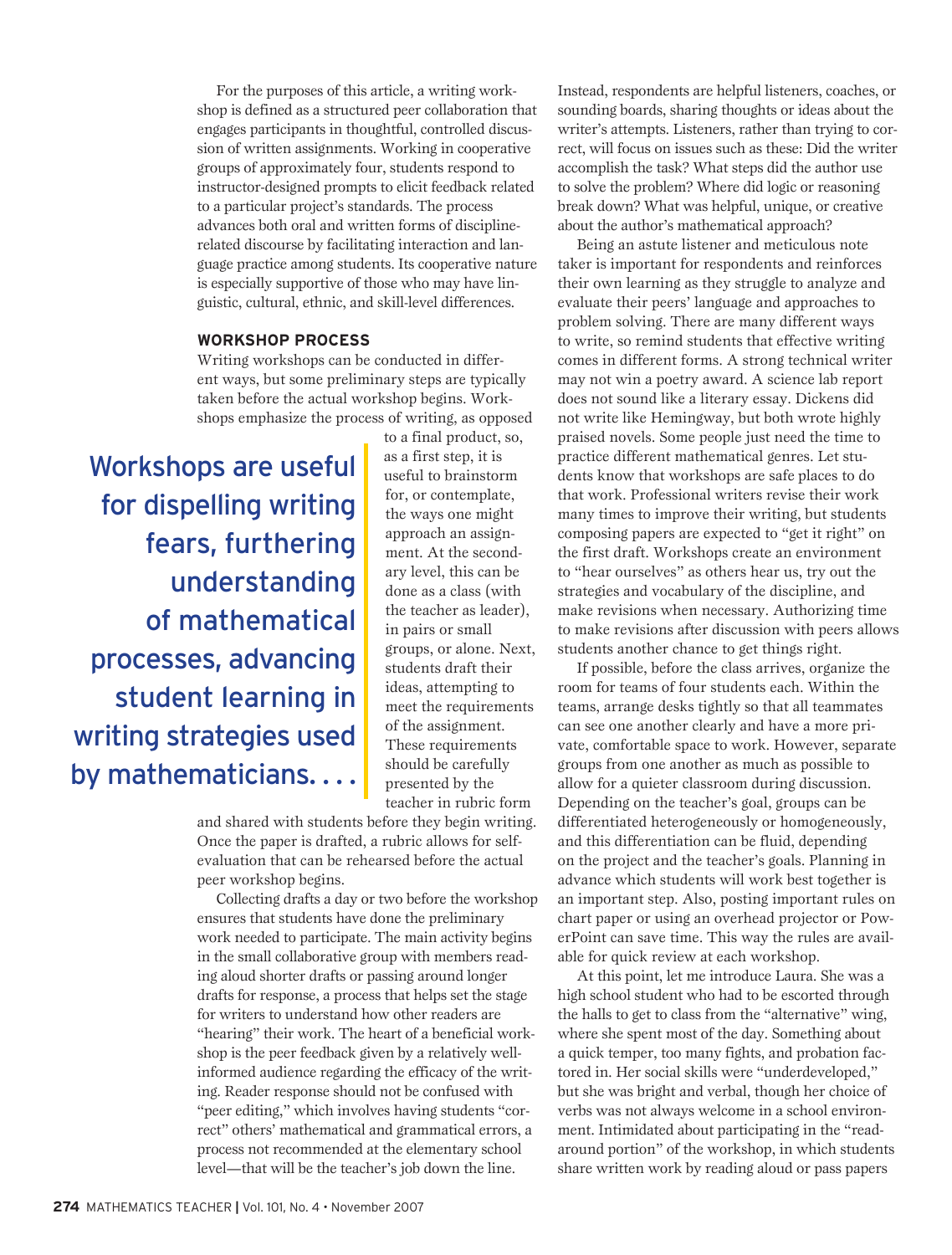around for their teammates to read, Laura had assumed judgment—which was more typical of her school interactions—rather than cooperation. She was pulled between the familiarity of a defiant "I won't do that" and the clear desire to demonstrate her own knowledge and function as part of a team.

Small-group interaction, which facilitates a cooperative atmosphere, can help students like Laura demonstrate critical mathematical skills without falling back on old behavior patterns or acting out for the larger audience. Her off-target behaviors decreased when she discovered how her natural openness, directness, and aptitude could help her succeed academically in the workshop. Her teammates' appreciation of her efforts was inordinately helpful in getting Laura to develop better social as well as mathematical strategies and kept her functioning in this one mainstream classroom long after she had failed in others. Writing workshops are about helping students figure out how to communicate effectively and giving them the language that fosters success. The workshop's scripted environment and clear guidelines gave Laura assistance in the discourse of both mathematical and social competence.

## **WHAT STUDENTS SAY AND DO IN WORKSHOPS**

Assignments of three pages or fewer can be read aloud in the small group. Select which student will read first. Start with "the oldest," "the tallest," or, for example, "the one wearing the most blue"; even this basic criterion can help nervous participants begin comfortably. This first reading is followed by a round robin of response, beginning with the student to the reader's right and the others following in order. The writer should listen politely to all responses, take notes as needed, and say, "Thank you." Assigning respondents specific roles is especially useful when participants are new to workshops. It helps younger and less mature students stay on track and focused. Advanced students or those more experienced in workshop procedures may choose to ask listeners for specific feedback in areas they found difficult.

Examples of questions about their writing that mature students could ask respondents include the following. (It is best to avoid asking yes or no questions, but shaping good questions takes practice.)

- Where did you get confused in the piece, or what parts were hardest to understand?
- What was my strongest (clearest, most concise) point?
- Point out a place that seems illogical or incorrect or where reasoning breaks down.
- • What part of my explanation most effectively

demonstrated my understanding of the problem?

• Where was my mathematical terminology, representation, figures, or notation most useful or least effective for you as a listener?

Sometimes, giving all participants the assessment rubric for the assignment and having team members respond to different aspects works well. If you have a particularly immature group, you may want to tell students that response sheets will be collected at the end of class so that you can check their work. After the first or second workshop, this instruction is seldom necessary.

Remind writers to avoid defending or arguing about their work with respondents. The writer's job is to listen carefully, remembering that some students are better listeners or better analysts than others. Writers simply take in the information, thank the person, and later decide if the feedback should instigate change in the writing. The element of reflection is important for mathematical writers to practice.

I disallow the comments "That was really good" or "That was bad" as responses because they convey no useable information to the writer. Very specific responses—"The language used to describe the steps in that equation was clear and concise" or "The reasoning for moving from step 3 to step 4 is unclear. Could you justify your thinking?"—are more useful and teach students about how language

and thinking work in mathematics. Coaching students to respond with specific information keeps the process more professional. Also, when teachers share a clear, concise rubric that details required standards using mathematical discourse, it gives respondents guidelines for formulating and articulating useful feedback.

Some teachers like to hand out or post in the classroom a list of response phrases that encompass

mathematical concepts. These help guide students in the ways language works, and teams enjoy adding to this response vocabulary as they become more adept. Examples of these response phrases include the following: "clear sequential path," "logical details," "concise steps," "fluid argument," "concrete example," "helpful analogy," "beneficial strategy," "creative methodology," "convoluted reasoning," "faulty logic," "addresses all components of task," and "effective procedure."

Specific categories of responses that have been

The writer's job is

to listen carefully,

remembering that

some students are

better listeners or

better analysts

than others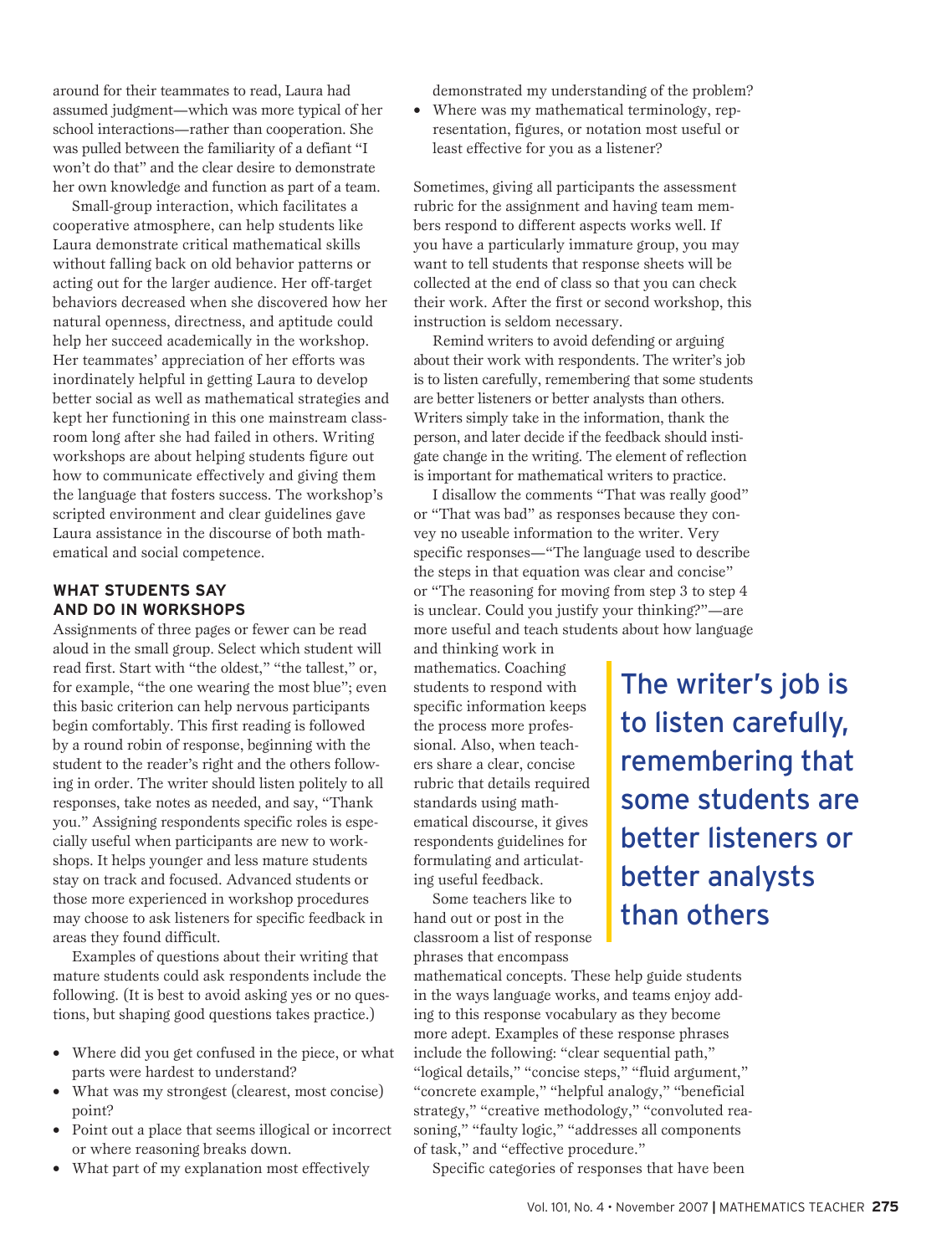#### *Introduction*

1. The introduction restates the problem accurately.

2. It communicates the topic and signals a direction for the paper.

3. It is informative, clear, and concise.

## *Mathematical Process*

1. Mathematical laws and properties are correctly stated.

2. The author-mathematician uses graphs, charts, formulas, and so forth to assist reader's understanding when needed.

3. The solution demonstrates adequate (or inadequate) understanding of the problem. 4. The author uses insightful and efficient (creative, complex, sophisticated) strategies. 5. The mathematical process gives specific detail as well as thorough explanation of necessary steps. 6. [For advanced students] The author provides more than one way to solve the problem. 7. [For advanced students] The author recognizes relevant patterns and generalizes to other

problems.

#### *Mathematical Discourse*

1. Mathematical discourse is comprehensive.

2. All terminology used is accurate.

3. Language is (complex, advanced, clear, confusing, inaccurate).

#### *Organization*

1. The paper is well organized and guides the reader through clear, understandable steps. 2. Transition (signal) words ("first," "second," "next," "a final step") guide the reader. 3. Clear sections (beginning, middle, end) help the reader through each stage of the writing.

#### *Editing*

1. The author uses standard grammar throughout.

2. The author has checked spelling.

3. Punctuation aids the reader and does not have distracting errors.

#### *Conclusion*

1. The conclusion accurately sums up what the author-mathematician did.

**Fig. 1** Sample mathematics writing rubric

proven in writing workshops follow. I adapted these from the work of Peter Elbow (1998) because they exemplify types of responses that teachers might typically use for longer writing and can easily be tailored to meet a variety of needs. They are deceptively simple; however, they provide valuable information to the writer and help remind participants that "responding" does not mean "correcting." For students like Laura, having a list of specific roles for listener-respondents enhances their ability to interact more efficiently and helps them get started on a positive note.

*Pointing* consists of naming something in the paper that was effective, interesting, creative, or particularly well done. It focuses the listener on finding an aspect of the writing that is working. Many teachers new to workshops are surprised how difficult positive response can be for students more used to negative critique. Some examples of pointing include these: "That solution addressed all the components of the task." "Your use of mathematical terminology was clear and effective." "I was surprised to find that problem could be solved using that method."

*Saying back* is when a respondent repeats a step or concept heard in the reading of the paper. This process is especially helpful for technically complicated problems and for getting students to see that listeners can interpret written mathematics in different ways. When responders "say back" what they heard from the writer, the writer gets an idea of whether or not the words actually conveyed the intended message or mathematical meaning. A respondent may be responsible for "saying back" the steps required in solving a problem, for example, a process that requires understanding and careful listening skills. Others may be asked to "say back" how the writer introduced or set up the problem or sum up why the conclusion was effective.

*Questioning* simply involves asking a question or two that the writing evoked. Some examples are "How did you conclude that the sum of the first 10 terms of the series is determined by *x*?" or "What was the thinking process that led to your choice of formulas?" Questions help writers focus on the effectiveness of their language choices as well as their mathematical strategies. They also help writers understand places where the writing may need clarification and further explanation.

*Suggesting,* a technique for more advanced students, assumes a level of proficiency or maturity in the listener. The responder suggests an idea, method, line of thinking, or approach that the writer might use to improve the work. For insecure writers, every suggestion may seem worthwhile, so use this type of response with caution.

Sharing the variety of available responses and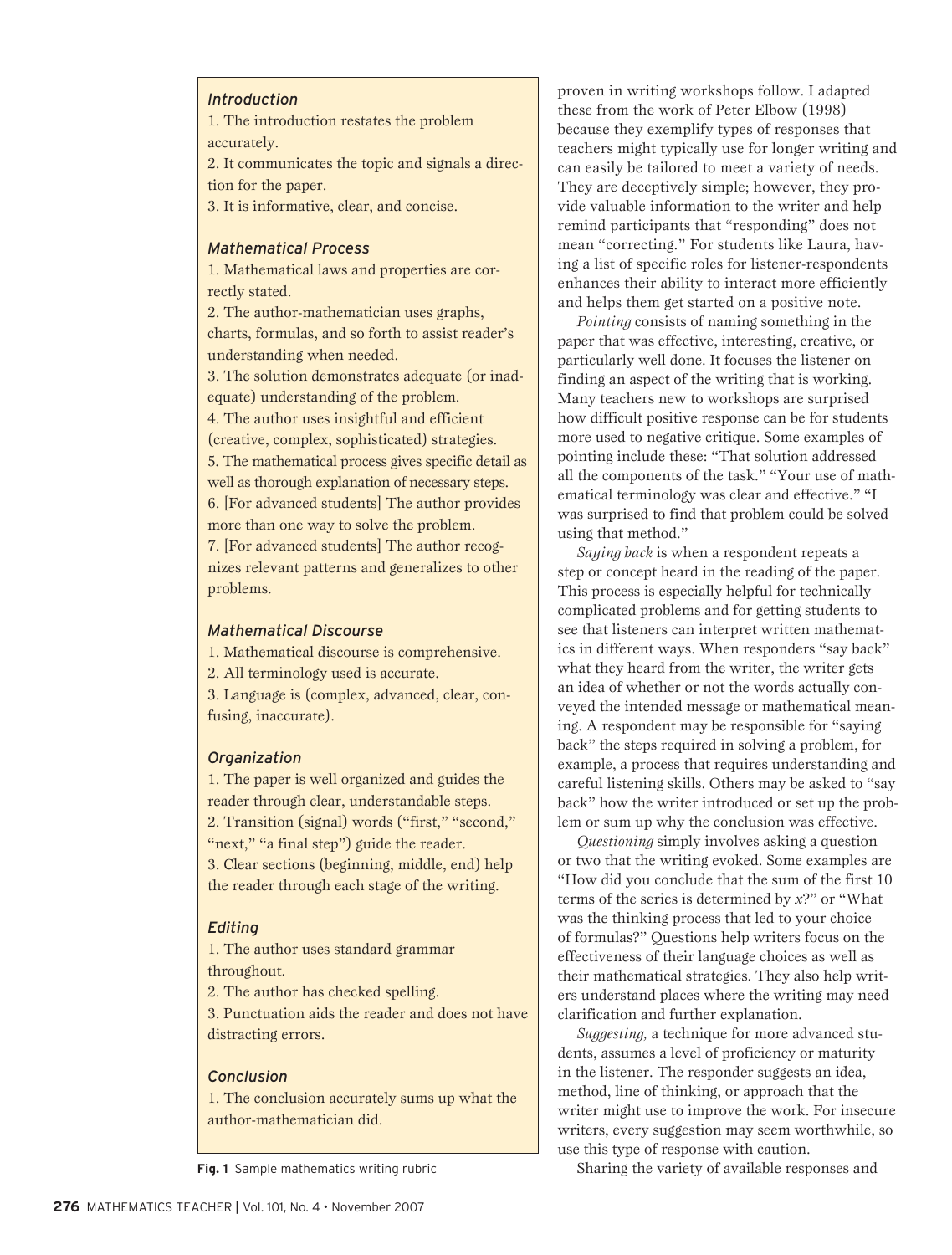distributing definitions can help students assume the different roles more easily.

The rubric shown in **figure 1** can easily be adapted to meet different writing needs. This one does not discuss various ability levels but reviews general categories typically a part of longer mathematical writing.

# **ALTERNATIVES TO READING AND RESPONDING ALOUD**

There are alternatives to reading and responding aloud. Students can pass their papers to the person on their right and fill out written response sheets prepared in advance by the instructor. Feedback is given only to the paper's author (and, possibly, the instructor) so that it does not influence other respondents. As a reminder that all phases of the work are important, have less mature students attach all responses to the final draft. Also, if writers get helpful responses but do not make the effort to incorporate them in the revision stage, teachers are able to point to the need for reflection. I have students write a short reflective piece, on the back of their final drafts or in a separate paper, regarding what came easily to them, what was difficult or created problems in the writing, what they learned from respondents, and how responses effected change. Revised drafts are inevitably of better quality than first drafts, teaching students that highstakes work is not a last-minute task. They also learn that writing about and discussing mathematics in the classroom is a valuable tool for expanding knowledge of mathematics.

# **SAMPLE ASSIGNMENTS**

Writing can help teachers assess students' understanding of core concepts and analyze their ability to solve problems and apply knowledge. Many different types of writing can be used effectively in the mathematics classroom. The following examples provide a starting place for those wondering about what kinds of writing to try out in mathematics workshop.

- 1. A scientific calculator has a pi  $(\pi)$  key. Explain when it should be used and how it can be used effectively.
- 2. What is the largest area of a rectangle that has a perimeter of 48 yards? Write an explanation detailing how you determined your answer.
- 3. What concepts underlie the formula for the volume of a cone? For example, what physical assumptions must be made? Explain how the formula was derived and give some real-world situations for its use.
- 4. Define the term *congruent*. Create a list of questions that may emerge when your peers are

learning about the term. Write up a dialogue between two students using your questions and providing answers to those questions. (Students could be assigned different terms.)

5. Write a paper using twenty-five advanced mathematics terms in a way that demonstrates your understanding of them. (This can also be done in a form—essay, play, poem—of your choice.)

Alternative research assignments can be useful. Most students are already familiar with essays and longer research papers, but many shorter assignments provide useful information and practice. For example, students could find a newspaper, magazine, or Internet article related to Fibonacci numbers. Have them attach the article, summarize the content, and carefully explain how the mathematical concept was integral or important. What other applications might this concept have?

Writing can help teachers assess students' understanding of core concepts and analyze their ability to solve problems and apply knowledge

Students could write letters to mathematicians, workers in one's community, or family members, asking questions regarding mathematics concepts related to or necessary in their jobs. Students can have their peers check the letters for form and content before mailing them out.

# **A Gold Exercise**

The following scenario provides another example to demonstrate how one teacher works writing into his mathematics lessons in a variety of ways. To do so, a prompt can be used for a number of different assignments and also as a model for how mathematics teachers can create their own (Ness 2005).

Mr. Reid hands out  $12$  in.  $\times$  12 in. pieces of paper to each student. He asks each student to fold the paper in half repeatedly and make observations about what takes place. He then poses the following problem:

A vault contains a large amount of gold, and you are told that you may keep as much as you can carry out, under the following conditions: On the first trip, you may only take one pound; on each successive trip, you may take out half the amount you carried out on the previous trip; you take one minute to complete each trip. Explain how much gold you can carry out and how